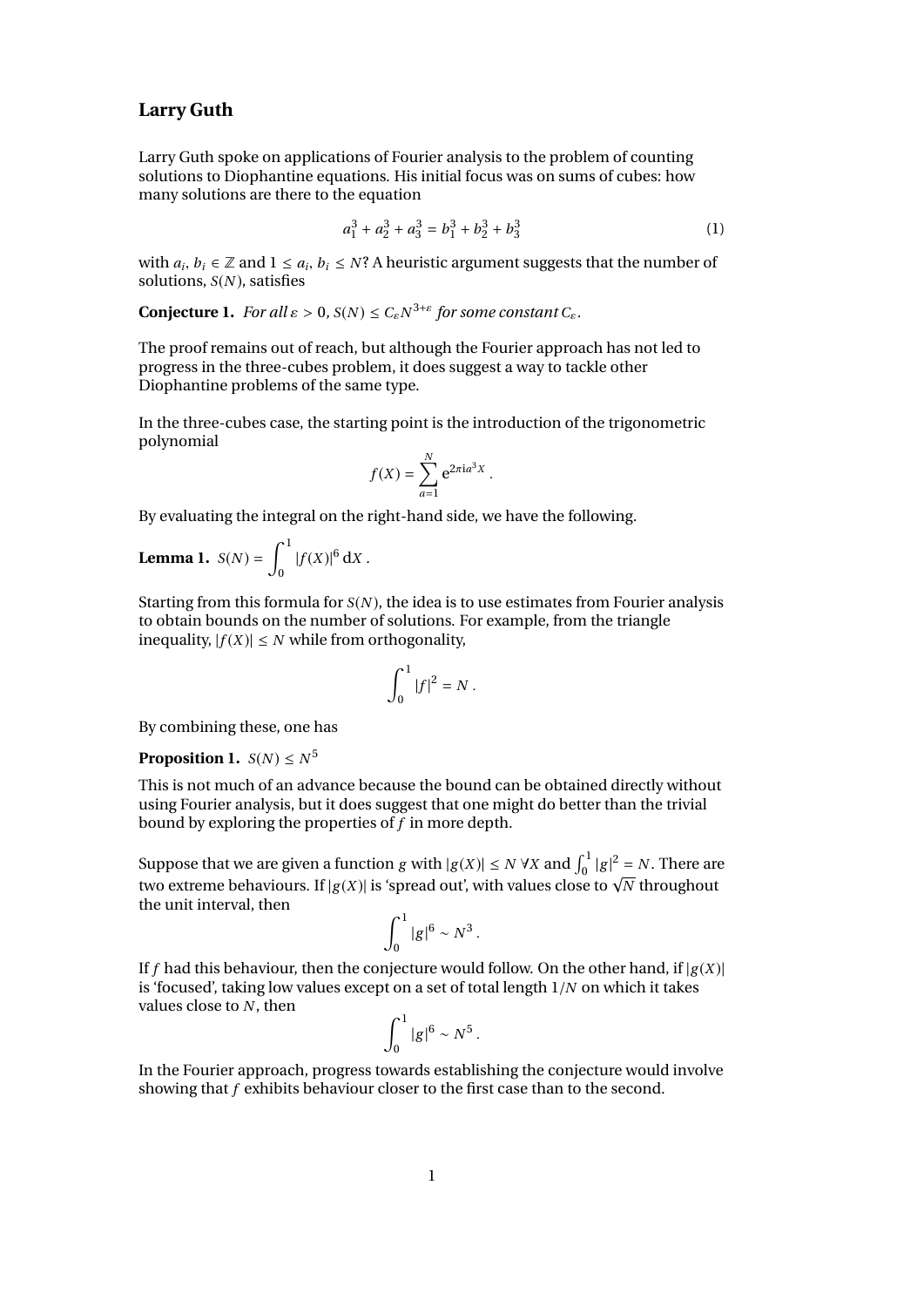This is hard, but there is another case in which the approach has recently proved fruitful, namely that of Vinogradov's conjecture concerning the number  $J_s$ ,  $k(N)$  of solutions to the system of Diophantine equations

$$
a_1 + \cdots + a_s = b_1 \cdots + b_s
$$
  
\n
$$
a_1^2 + \cdots + a_s^2 = b_1^2 \cdots + b_s^2
$$
  
\n
$$
\vdots
$$
  
\n
$$
a_1^k + \cdots + a_s^k = b_1^k \cdots + b_s^k
$$
  
\n(2)

with  $a_i, b_i \in \mathbb{Z}$  and  $1 \le a_i, b_i \le N$ .

**Conjecture 2.**  $J_{s,k}(N) \leq C(s, k, \varepsilon)N^{\varepsilon}(N^s + N^{2s-(1+\cdots+k)})$ .

On the right,  $N^s$  counts the number of diagonal solutions ( $a_i = b_i$ ) while the second term comes from a heuristic guess for the number of non-diagonal solutions.

Vinogradov proved the conjecture for  $s \geq C k^2 \log k$  . Its truth generally has been established by Bourgain, Demeter, and Guth.<sup>1</sup> Trevor Wooley had earlier proved the conjecture for  $k = 3$ , and more recently has given a different proof for the general case, by using his method of efficient congruencing.

At first sight it is puzzling that the second conjecture should be more tractable than the first when if anything it looks more complex. The answer lies in the additional symmetry in the second case: both equations (1) and (2) are invariant under dilation of the variables; but the system (2) has additional symmetry under translation. This is exploited more or less explicitly in all the approaches to Vinogradov's conjecture.

Guth outlined the idea behind his proof (with Bourgain and Demeter), starting with the special case  $k = 2$ . Here there is an older and simpler proof using unique factorization in  $\mathbb{Z}[i]$ , but it is instructive to take a different route that uses Fourier analysis because the method then generalizes to give a proof of the full conjecture. When  $k = 2$ , the key object is the two-variable function

$$
f(X) = \sum_{a=1}^{N} e^{2\pi i \omega_a \cdot X}
$$

where the 'frequencies'  $\omega_a$  all lie on the parabola  $\{(a, a^2)\}$  in the plane. They are defined in such a way that defined in such a way that

$$
J_{s,k}(N) = \int_{[0,1]^2} |f(X)|^{2s} \, \mathrm{d}X.
$$

As with the first conjecture, the problem is to show that  $|f(X)|$  is 'spread-out'



rather than 'focused'. This is achieved by a multiscale approach. First the parabola is partitioned into the union of small arcs <sup>θ</sup>*<sup>j</sup>* . Correspondingly, the sum defining *f* decomposes into sums of the functions

$$
f_{\theta_j} = \sum_{\omega_a \in \theta_j} e^{2\pi i \omega_a \cdot X}.
$$

Each arc determines a rectangle  $\theta^*$  in the <br>*x*-plane 'dual' to the smallest rectangle  $\theta$ *X*-plane, 'dual' to the smallest rectangle  $\theta$ containing the arc itself. The dual rectangle is orthogonal to  $\theta$ , with inverse width and length. Its translates tile the *X* -plane. A key lemma is that  $|f_\theta|$  is roughly constant on each tile.

<sup>1</sup>Ann. Math. **184** (2016), 633–682.